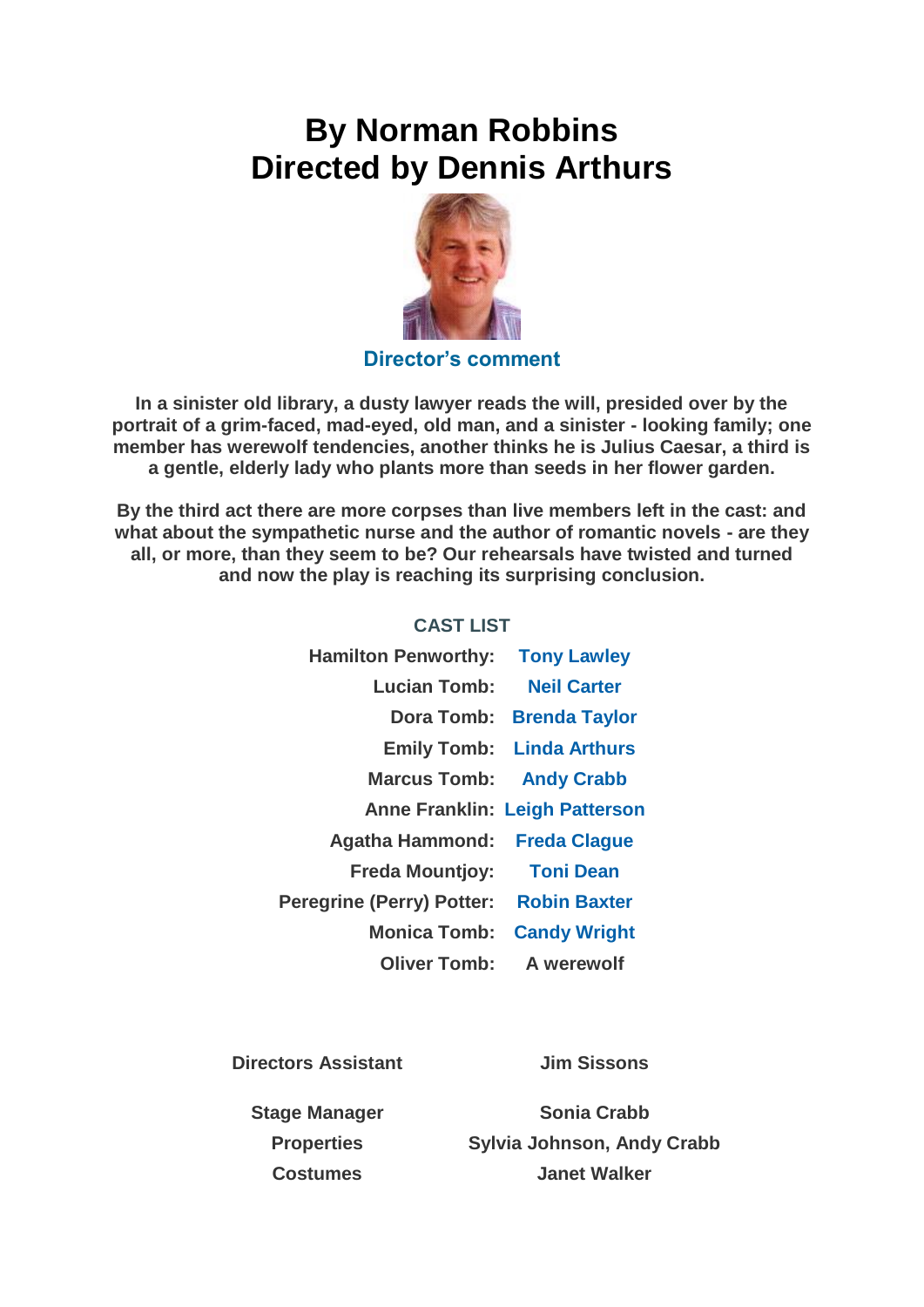**Sound & Lighting Desmond Webb Music & Sound Effects Roger Dean Set Design and Construction John Pollitt, Bill Parsons**

**Robin Baxter, Alan Gill Dave Henderson, Vernon Pearce, Caryl Patterson Cohn Worrall, Lee Walker Chris Moore, Mike Wadsworth**

**Scenic Decoration Brian Denton** 

**Prompt Lynne Parsons Front of House Manager Gill Ward** 

**Chris Moore**

**Front Of House Staff Peter Clague, Pat Gray Ann Martyr, Derek Martyr Elaine Farrow, Jean Turner Dave Williams, Sandra Williams Janet Walker, Hazel Worrall**

**Bar Management & Staff Jennie & Keith Hart George King Box Office Ticket Sales Shirley Barrett, Candy Wright Publicity Bernard King Programme Elaine Farrow, Candy Wright**

**Tony Lawley -** *Hamilton Penworthy*



**In a variety of Careline productions - Mother Goose, Caught In the Net, Sleeping Beauty, Allo Allo, Red Riding Rood, and Snow White - Tonys characters have generally been (inexplicably) a bit dim but essentially possessing a heart of gold. By way of contrast he now looks forward to the challenge of the role of the decidedly dodgy, family solicitor �Penworthy�.**

**Neil Carter -** *Lucien Tomb*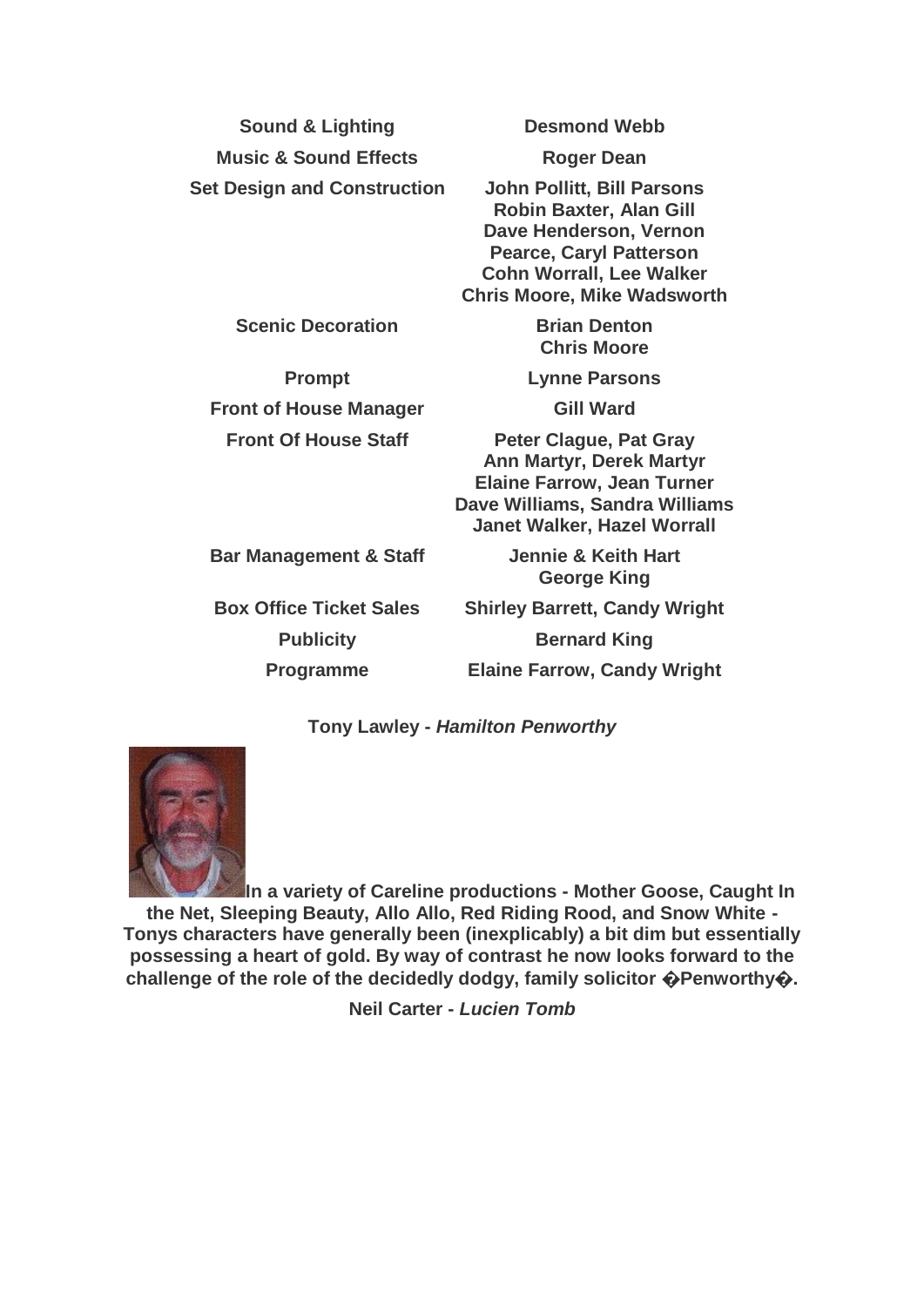

**Neil Carter has changed his dress after appearing as last year�s �Nursey� in Snow White and donned a pair of bossy boy pants! Previous to coming to Spain, Neil had experience performing in the UK in plays and musicals. For this production, he has enjoyed the contrast from the panto�s simpering Dame to Mr Nasty Boy, �Lucien�, but is greatly looking forward to climbing back into skirts again for next year�s Beauty and the Beast.**

**Brenda Taylor -** *Dora Tomb*



**After various roles for Careline, usually those involving fairly dominating characters, she is delighted to have been chosen to play Dotty Dora and has thoroughly enjoyed rehearsing with such a talented cast and** 

**director. Weve had some fun!! Brenda does not make wine, just enjoys drinking it, has no great horticultural ambitions, but is very happy with her pot plants!**

**Linda Arthurs -** *Emily Tomb*



**Since her Careline debut in 2006 as the well meaning "Fliss" in Bazaar & Rummage, Linda has acted in many productions, most recently as Mrs Fox" in Dad's Army and the "Slave of the Mirror" in Snow White. She sincerely hopes that no one will think she is type cast as that foul-mouthed bitch', "Emily", in this production, a departure from her usual roles.**

**Leigh Patterson -** *Nurse Anne Franklin*



**Leigh has been a member of Careline theatre for almost three years now, taking part in several productions both onstage and behind the**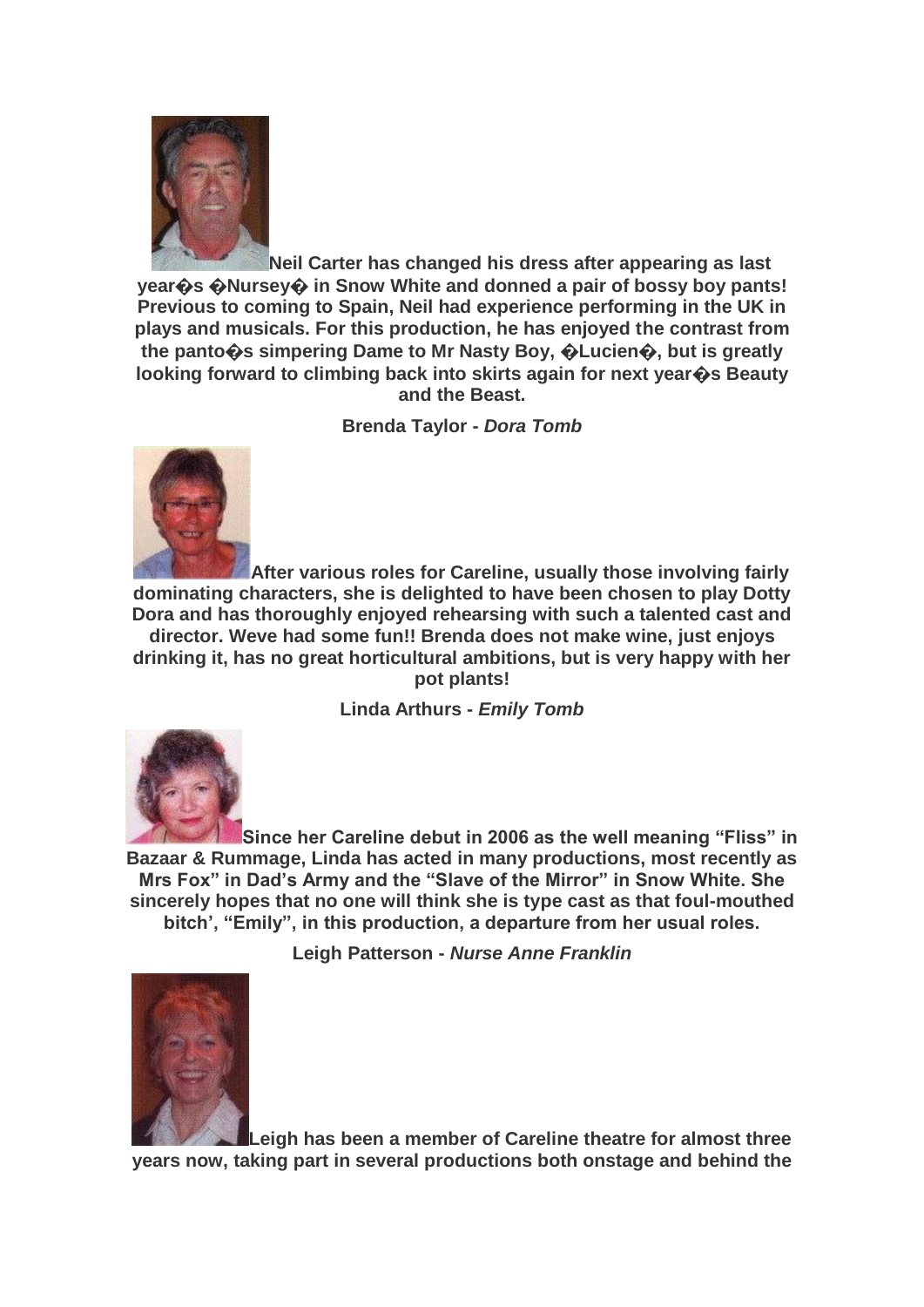**scenes including Allo 'Allo and the last two Pantos. Last year she was the wonderful "Hagwort, the Troll", in Snow White. Leigh lives in Gata de Gorgos and works as a Podiatrist The Foot Angel in Jávea. She believes that she ranks fourth in her family after her husband Caryl, Cornish Rex Cat Red' and Caryl's motorbike. Obviously a woman who knows her place or not.**

**Freda Clague -** *Agatha Hammond*



**Freda was introduced to the amateur theatre many years ago when she acted and sang in Gilbert & Sullivan productions. G & S is still a firm favourite. Over the years she has acted in a variety of roles, the last one being with Careline at the Drama Festival at Monte Pego when she played dippy "Joyce" in Last Tango in Little Grimley. The sinister and haughty "Agatha" in Tomb With a View is just the type of character part Freda enjoys.**



**Toni Dean -** *Freda Mountjoy*

**Toni began her career as a singer in a band around the clubs in the South East of England, and went on to join the local light operatic society and performed in many productions of Gilbert & Sullivan as well as various other musicals. After moving to Spain in 2003 Toni joined a musical review company which performed at Benidorm Palace and other venues around the Costa Blanca region before turning her interests to straight acting. Welcome to Careline, Toni!**

**Robin Baxter -** *Peregrine (Perry) Potter*



**Robin joined Careline in 2002, working back-stage, front-ofhouse or anywhere that did not involve actually appearing on the stage. Unable to resist the lure of the spotlights and with the help and support of other Careline members he took on his first major part as Pike in Dads Army. He then tried his hand at pantomime, appearing as Muddles' in Snow White.**